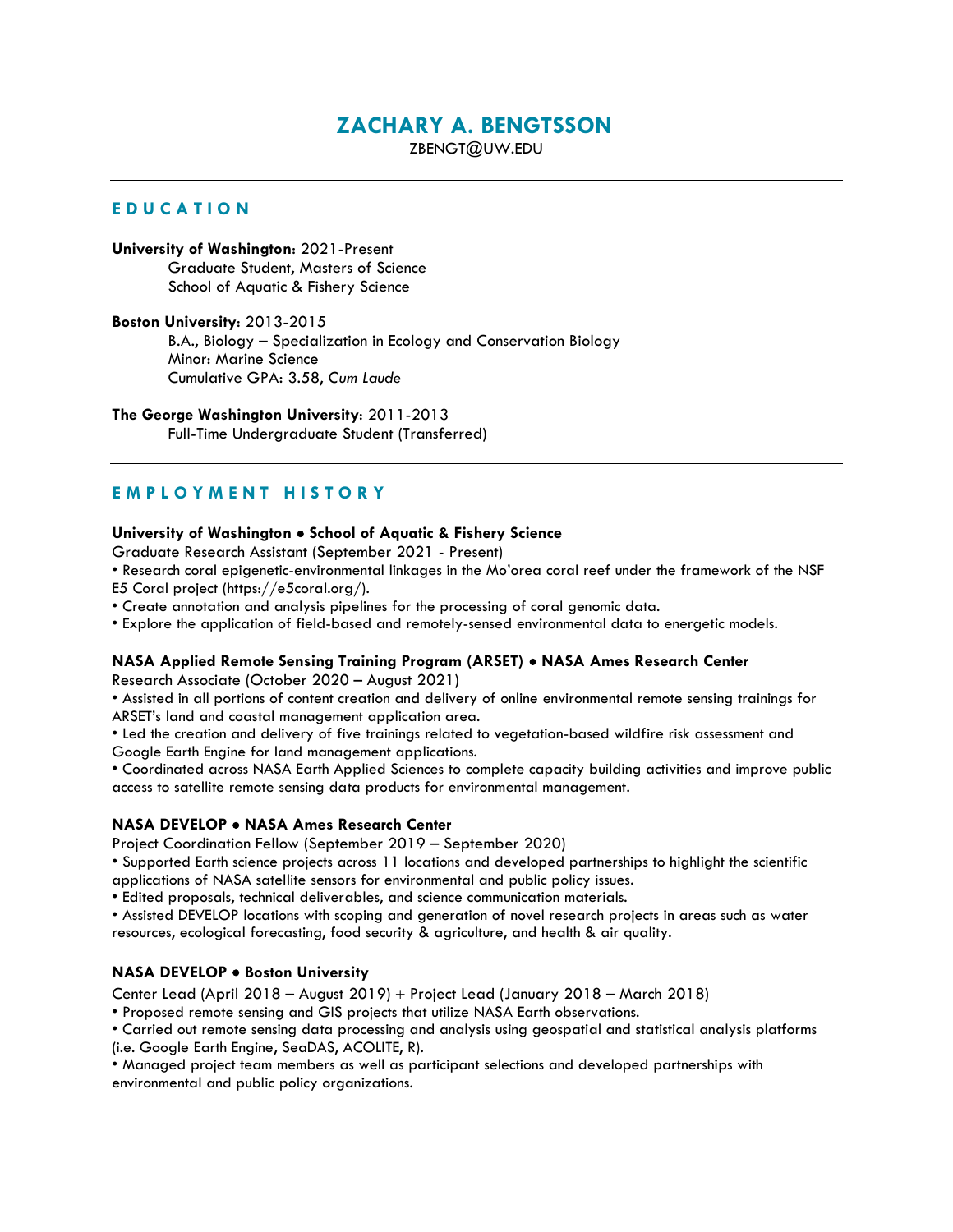#### **The Nature Conservancy** • **Pulaski, NY**

Environmental DNA Project Coordinator (June 2017 – October 2017)

• Sampled aquatic ecosystems for environmental DNA analysis and operated underwater video surveillance equipment.

• Coordinated Cornell University laboratory staff, volunteers, TNC staff members, and U.S. Fish and Wildlife officials.

- Managed, analyzed, and stored eDNA data and video files.
- Contributed to a final technical report and eDNA citizen science reference guide made available to the public.

#### **Exosome Diagnostics, Inc.** • **Cambridge, MA**

Clinical Laboratory Technologist (November 2016 – April 2017)

- Completed RNA extractions and qPCR analysis as a part of a clinical prostate cancer testing procedure.
- Managed testing work flow and results using laboratory information management systems.
- Assisted with sample accessioning and laboratory safety.

#### **Microarray and Sequencing Resource Laboratory** • **Boston University School of Medicine**

Research Technician (August 2015 – October 2016)

• Completed genetics and genomics experiments using Affymetrix microarray processing, Illumina sequencing, and Ion Proton sequencing.

• Contributed to various projects related to osteology, rheumatology, and cancer biology as well as projects

outside of the medical school related to general biology and marine ecology.

• Assisted with project management and client communications.

# **P U B L I C A T I O N S**

- **Bengtsson, Z.**, Kuhn, K., Battaglino, A., Li, A., Talbot, M., Wafapoor, M., Atta, C., Kowalski, M., Margolis, S., Rar, E., Burmester, E., Lesneski, K., Scavo Lord, K., Kaufman, L., Stewart, N., and Finnerty, J. (2019). *Corals of the genus Porites are a locally abundant component of the epibiont community on mangrove prop roots at Calabash Caye, Turneffe Atoll, Belize*. Caribbean Naturalist, Volume 67.
- Lord, K.S., Lesneski, K., **Bengtsson, Z.**, Kuhn, K., Madden, J., Cheung, B., Ewa, R., Taylor, J., Burmester, E., Morey, J., Kaufman, L., Finnerty, J. (2020). *Multi-year viability of a reef coral population living on mangrove roots suggests an important role for mangroves in the broader habitat mosaic of corals*. Frontiers in Marine Science, Volume 7.
- Zhang, X., Fichot, C. G., Baracco, C., Guo, R., Neugebauer, S., **Bengtsson, Z.**, Ganju, N., Fagherazzi, S. (2020). *Determining the drivers of suspended sediment dynamics in tidal marshinfluenced estuaries using high-resolution ocean color remote sensing*. Remote Sensing of Environment, Volume 240.

# **S E L E C T E D P R O J E C T S**

#### **Citizen Science, Environmental DNA, and Underwater Video Surveillance in Eastern Lake Ontario**

The Nature Conservancy • June 2017 – October 2017

• Utilized environmental DNA and underwater video surveillance to detect invasive aquatic species in Lake Ontario and surrounding rivers.

• Identified DNA from an invasive fish species thought not to be present in the Lake Ontario region.

• Examined the feasibility of this technology for use by citizen scientists at a community level for waterbody management.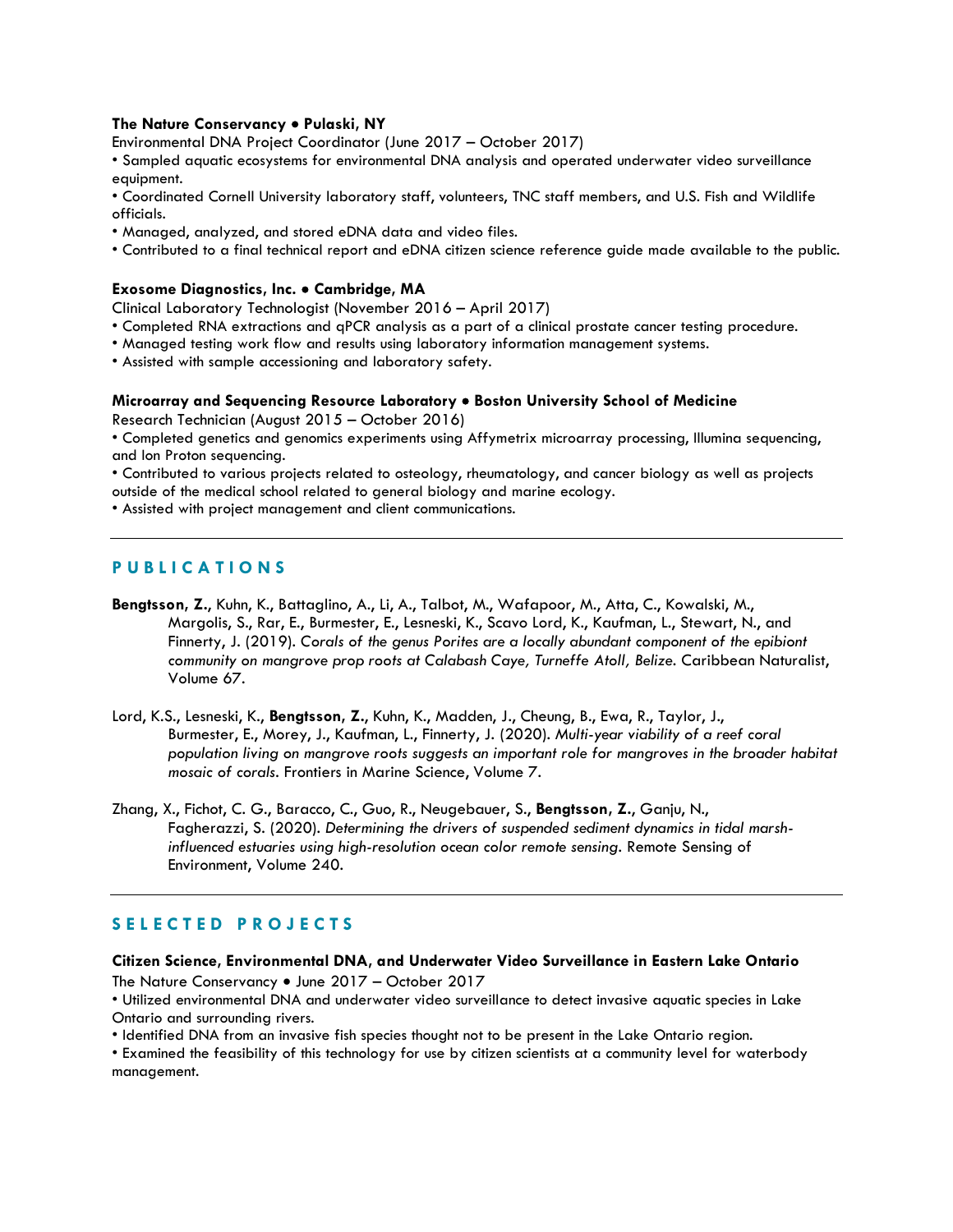# **Corals of the Genus** *Porites* **are a Locally Abundant Component of the Epibiont Community on Mangrove Prop Roots at Calabash Caye, Turneffe Atoll, Belize**

Boston University Undergraduate Research • October 2015 – August 2015

• Collected data in the field to examine the abundance and distribution of *Porites* corals in the mangrove ecosystems of Calabash Cay, Turneffe Atoll, Belize.

• Analyzed colony photography and spatial data to determine relative age and clustering distribution trends.

• Handed off research to be continued by a Boston University graduate student.

# **Examining Tick-Borne Illness Risk by Evaluating Land Cover and Tick Habitat Suitability in Southern Maine**

NASA DEVELOP, Boston University • June 2019 – August 2019

• Analyzed Landsat 8 OLI imagery to assess land cover classes relevant to tick-human encounter.

• Utilized simple Bayesian statistical models to assess the relationship between environmental parameters and Lyme disease incidence.

• Communicated tick-borne illness risk to community partners in Cumberland County, Maine.

# **Employing Remote Sensing Techniques to Evaluate Flood Extent and Environmental Parameters that Contribute to High Water Levels in Lake Ontario's Coastal New York Communities**

NASA DEVELOP, Boston University • January 2019 – April 2019

• Created a user-friendly tool to compile and visually display precipitation, soil moisture, and snow/ice cover remote sensing data.

• Examined the feasibility of using current urban flood mapping methods to target frequently flooded areas in the Niagara Falls, NY area.

• Coordinated with municipal offices and universities to establish use of this data in future flood modeling efforts.

# **Employing Remote Sensing Techniques to Quantify Sediment Supply and Evaluate Marsh Vulnerability in the Plum Island Estuary**

NASA DEVELOP, Boston University • January 2018 – August 2018

• Led the team at DEVELOP Massachusetts in the use of Landsat 8 OLI and Sentinel-2 MSI imagery to calculate suspended sediment concentration (SSC) in the Plum Island Estuary.

• Developed a local algorithm for the conversion of remote sensing reflectance to SSC.

• Coordinated with partners at the USGS and Boston University to incorporate results into sediment flux modeling and marsh vulnerability assessment.

# **P R E S E N T A T I O N S**

**Narrowing the Gap in Environmental Problem Solving: Connecting with Communities Using Emerging Geospatial and Communications Technologies**. American Geophysical Union Fall Meeting, December 2020. eLightning & Poster Session Convener.

**Wildlife CSI: Using Environmental DNA and Remote Sensing to Solve Ecological Crimes**. Ignite@AGU [\(https://youtu.be/VP-W-xVp4OY\)](https://youtu.be/VP-W-xVp4OY), December 2019. Oral presentation.

**Using NASA Earth Observations within the DEVELOP National Program to Address Environmental Issues in Bhutan**. NASA Ames Research Center Earth Science Presentations for His Majesty Jigme Khesar Namgyel Wangchuck, King of Bhutan, Novermber 2019. Oral presentation.

# **Employing Remote Sensing Techniques to Quantify Sediment Supply and Evaluate Marsh**

**Vulnerability in the Plum Island Estuary**. William T. Pecora Memorial Remote Sensing Symposium (Pecora 21) and the International Symposium on Remote Sensing of Environment (ISRSE 38), October 2019. Oral presentation.